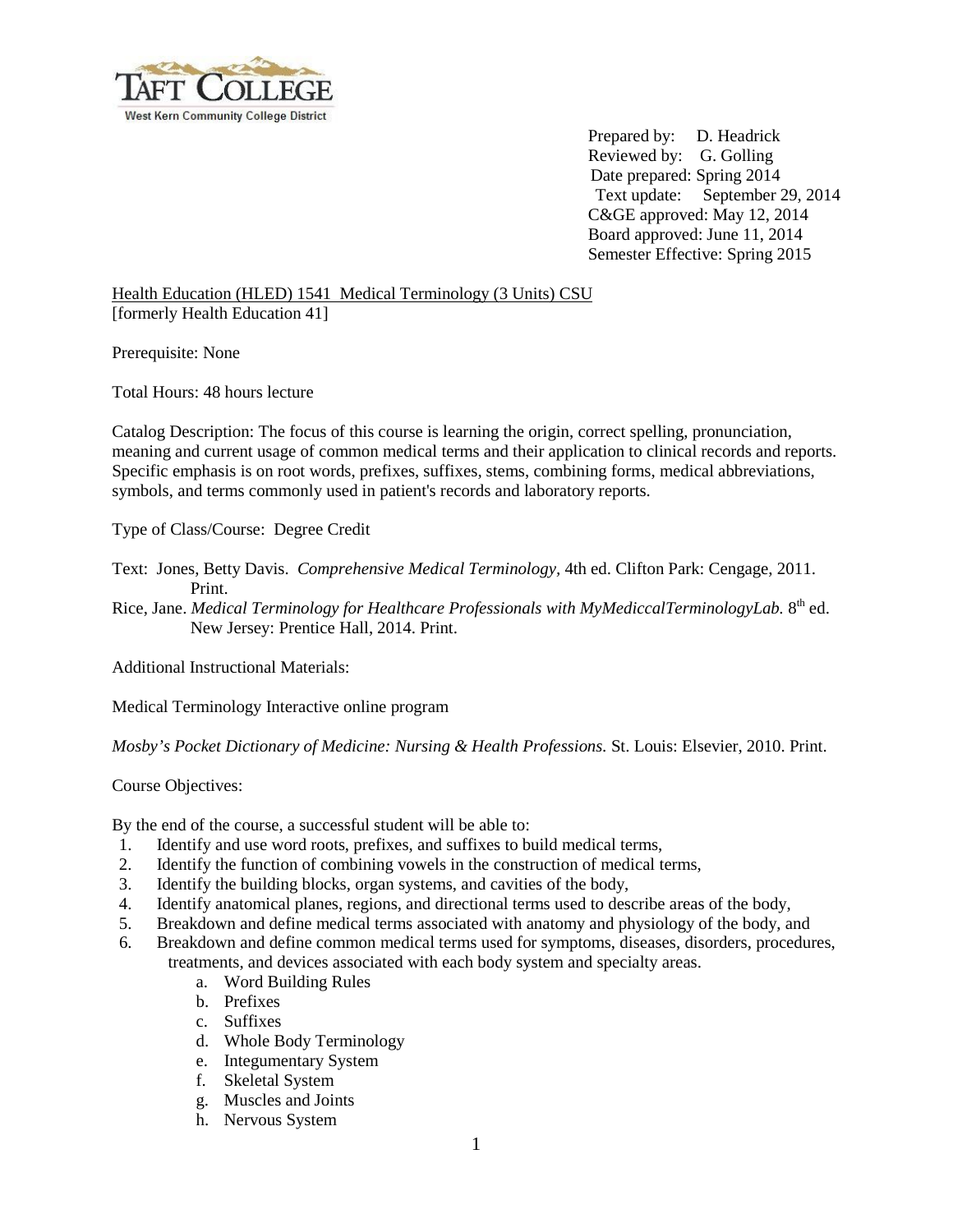

- i. Blood and Lymphatic System
- j. Cardiovascular System
- k. Respiratory System
- l. Digestive System
- m. Endocrine System
- n. Special Senses: eyes and ears
- o. Urinary System
- p. Male Reproductive System
- q. Female Reproductive System

Course Scope and Content:

- Unit I Word Building Rules
	- a. The word parts, combining forms, and word building rules
	- b. Word structure
	- c. Guidelines for use of possessive forms

#### Unit II Prefixes

- a. Numbers
- b. Measurement
- c. Position and/or direction
- d. Color
- e. Negatives
- f. Common prefixes

#### Unit III Suffixes

- a. Noun suffixes
- b. Plural words
- c. Adjective suffixes
- d. Specialties and specialists
- e. Instruments, surgical and diagnostic procedures
- f. Common suffixes

# Unit IV Whole Body Terminology

- a. Structural organization
- b. Body planes
- c. Body regions and quadrants
- d. Body cavities
- e. Divisions of the back
- f. Direction
- g. Vocabulary
- h. Word elements
- i. Common abbreviations
- Unit V The Integumentary System
	- a. Anatomy and physiology
	- b. Vocabulary
	- c. Word elements
	- d. Skin lesions
	- e. Pathological conditions
	- f. Diagnostic techniques, treatments, and procedures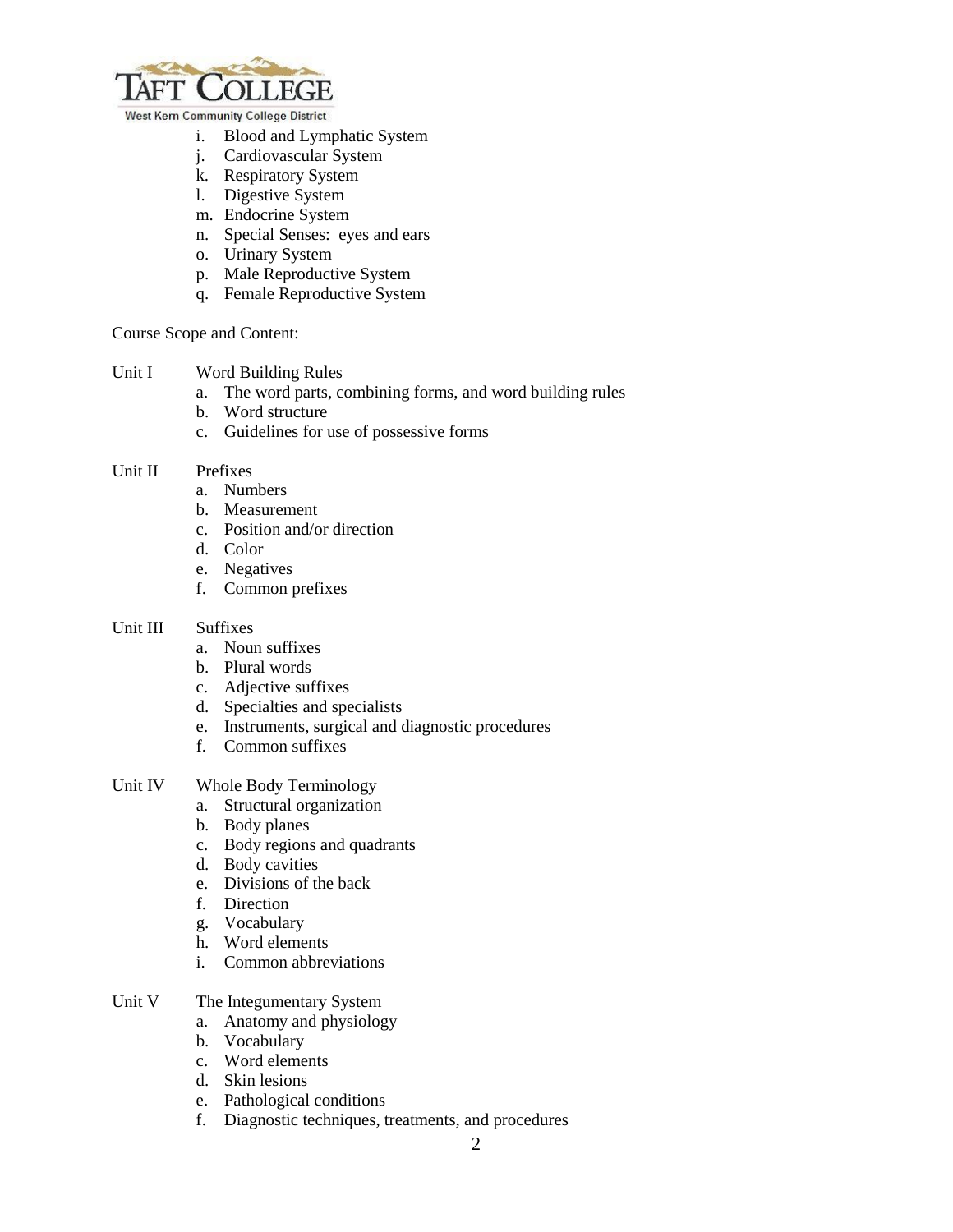

- g. Common abbreviations
- Unit VI The Skeletal System
	- a. Anatomy and physiology
	- b. Vocabulary
	- c. Word elements
	- d. Pathological conditions
	- e. Diagnostic techniques, treatments, and procedures
	- f. Common abbreviations
- Unit VII Muscles and Joints
	- a. Anatomy and physiology (Muscles)
	- b. Vocabulary (Muscles)
	- c. Word elements (Muscles)
	- d. Pathological conditions (Muscles)
	- e. Diagnostic techniques, treatments, and procedures (Muscles)
	- f. Common abbreviations (Muscles)
	- g. Classifications of joints
	- h. Movement of joints
	- i. Vocabulary (Joints)
	- j. Word elements (Joints)
	- k. Pathological conditions (Joints)
	- l. Diagnostic techniques, treatments, and procedures (Joints)
	- m. Common abbreviations (Joints)

#### Unit VIII The Nervous System

- a. Anatomy and physiology
- b. Vocabulary
- c. Word elements
- d. Pathological conditions
- e. Diagnostic techniques, treatments, and procedures
- f. Common abbreviations
- Unit IX The Blood and Lymphatic Systems
	- a. Anatomy and physiology (Blood)
	- b. Vocabulary (Blood)
	- c. Word elements (Blood)
	- d. Pathological conditions (Blood)
	- e. Diagnostic techniques, treatments, and procedures (Blood)
	- f. Common abbreviations (Blood)
	- g. Anatomy and physiology (Lymphatic)
	- h. Vocabulary (Lymphatic)
	- i. Word elements (Lymphatic)
	- j. Pathological conditions (Lymphatic)
	- k. Diagnostic techniques, treatments, and procedures (Lymphatic)
	- l. Common abbreviations (Lymphatic)
- Unit X The Cardiovascular System
	- a. Anatomy and physiology
	- b. Vocabulary
	- c. Word elements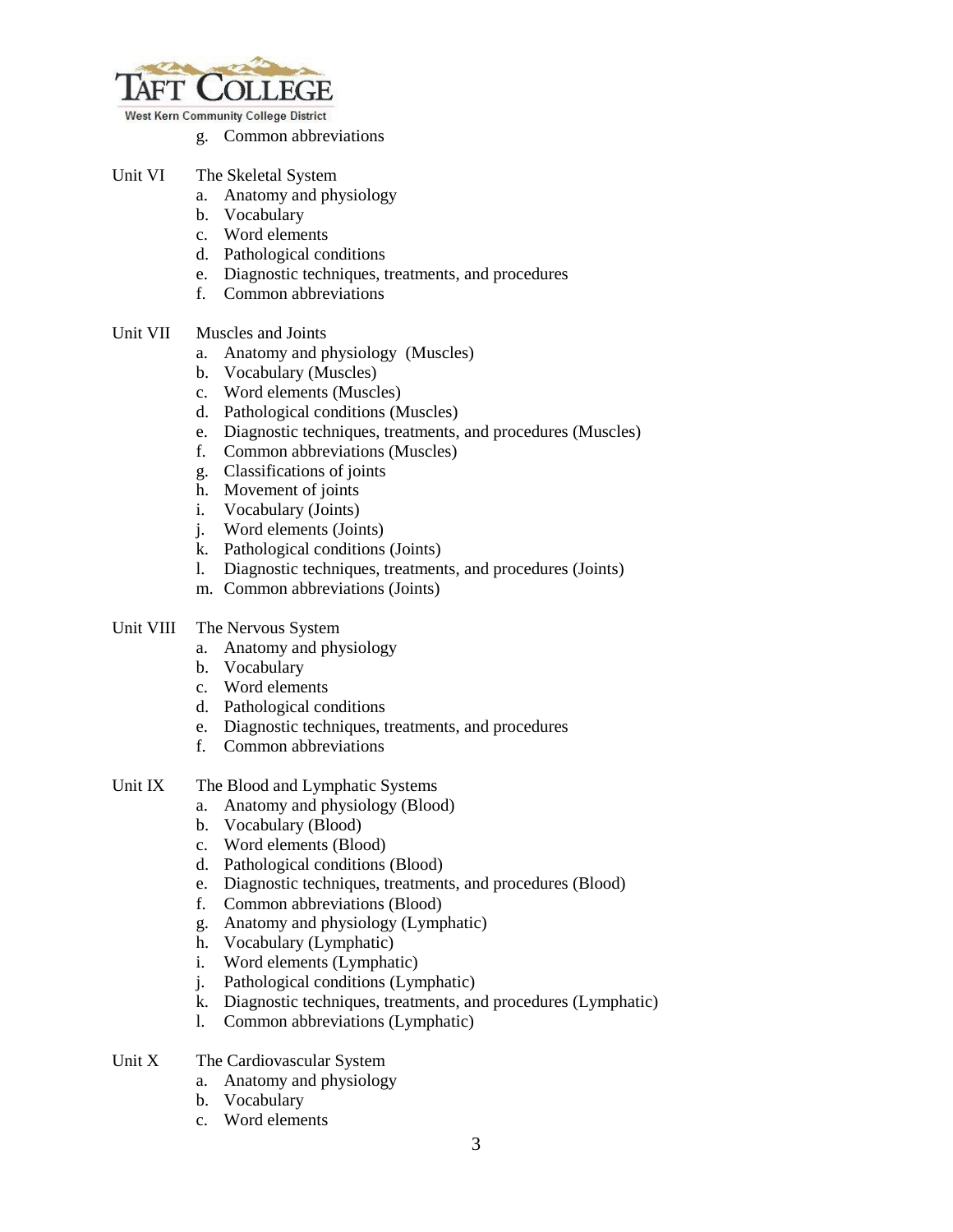

- d. Common signs and symptoms
- e. Pathological conditions
- f. Diagnostic techniques, treatments, and procedures
- g. Common abbreviations
- Unit XI The Respiratory System
	- a. Anatomy and physiology
	- b. Physical examination
	- c. Vocabulary
	- d. Word elements
	- e. Common signs and symptoms
	- f. Pathological conditions
	- g. Diagnostic techniques, treatments, and procedures
	- h. Common abbreviations
- Unit XII The Digestive System
	- a. Anatomy and physiology
	- b. Vocabulary
	- c. Word elements
	- d. Common signs and symptoms
	- e. Pathological conditions
	- f. Diagnostic techniques, treatments, and procedures
	- g. Common abbreviations

# Unit XIII The Endocrine System

- a. Anatomy and physiology
- b. Vocabulary
- c. Word elements
- d. Pathological conditions
- e. Diagnostic techniques, treatments, and procedures
- f. Common abbreviations

# Unit XIV The Special Senses

- a. Anatomy and physiology (Eye)
- b. The process of vision
- c. Vocabulary (Eye)
- d. Word elements (Eye)
- e. Pathological conditions (Eye)
- f. Diagnostic techniques, treatments, and procedures (Eye)
- g. Common abbreviations (Eye)
- h. Anatomy and physiology (Ear)
- i. The process of hearing
- j. Vocabulary (Ear)
- k. Word elements (Ear)
- l. Pathological conditions (Ear)
- m. Diagnostic techniques, treatments, and procedures (Ear)
- n. Common abbreviations (Ear)
- Unit XV The Urinary System
	- a. Anatomy and physiology
	- b. Vocabulary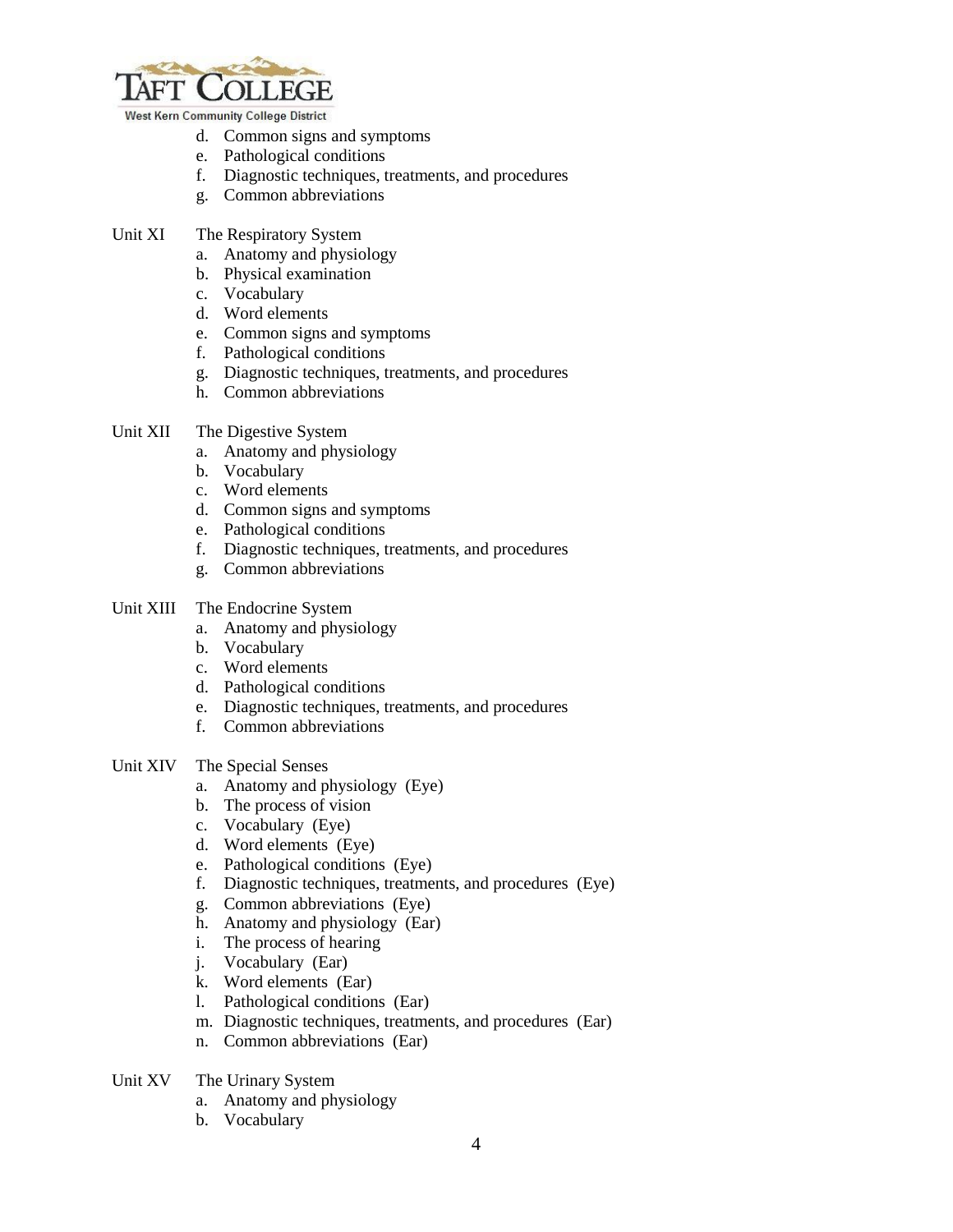

- c. Word elements
- d. Characteristics of urine
- e. Common signs and symptoms
- f. Pathological conditions
- g. Treatment of renal failure
- h. Diagnostic techniques, treatments, and procedures
- i. Urine specimen collections
- j. Common abbreviations
- Unit XVI The Male Reproductive System
	- a. Anatomy and physiology
	- b. Vocabulary
	- c. Word elements
	- d. Pathological conditions
	- e. Male and female sexually transmitted diseases
	- f. Diagnostic techniques, treatments, and procedures
	- g. Common abbreviations

## Unit XVII The Female Reproductive System

- a. Anatomy and physiology
- b. Puberty and the menstrual cycle
- c. Vocabulary
- d. Word elements
- e. Common signs and symptoms
- f. Family planning
- g. Pathological conditions
- h. Diagnostic techniques, treatments, and procedures
- i. Sexually transmitted diseases (male and female)
- j. Common abbreviations

Learning Activities Required Outside of Class:

The students will spend a minimum of 6 hours per week outside of the regular class time doing the following:

- 1. Studying,
- 2. Answering questions,
- 3. Completing assigned reading,
- 4. Completing written work, and
- 5. Practicing newly acquired language skills in online interactive program, Medical Terminology Interactive.

Methods of Instruction:

- 1. Lectures,
- 2. Mediated learning,
- 3. Directed classroom discussions,
- 4. Medical case histories and information from the current medical literature when relevant, and
- 5. Outside reading and homework.

Methods of Evaluation: